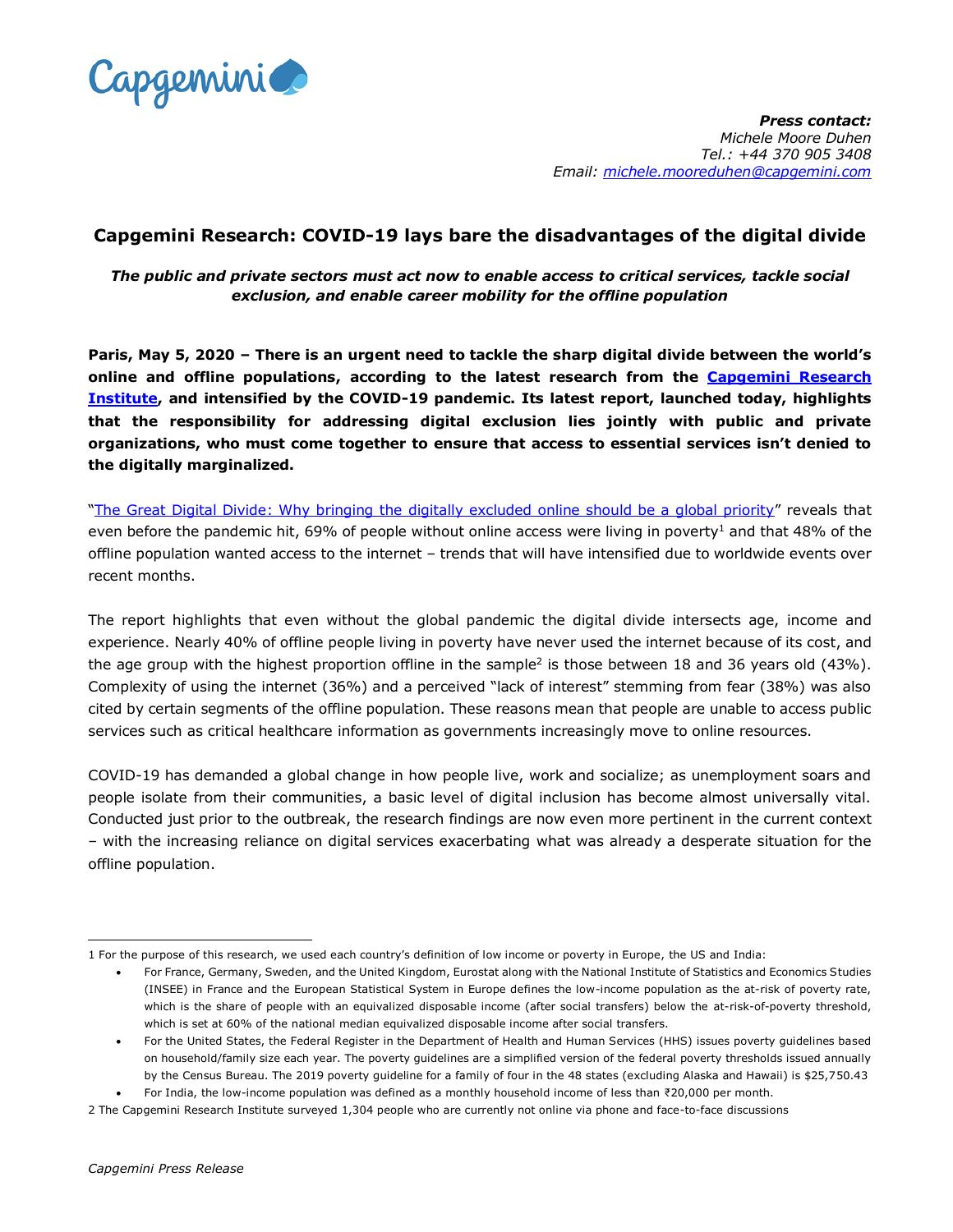

Key findings from the report include:

# **Being offline leads to social exclusion and hinders access to public services**

- Being offline can lead to feelings of isolation, inadequacy, or loneliness: 46% of offline respondents said they would feel more connected to friends and family if they had access to the internet.
- Only 19% of offline people living in poverty said they had claimed a public benefit in the past 12 months due to their income, age, disability or any other factor. This could become problematic when e-Government and online public services are increasingly prevalent cites the report.
- 34% of respondents expressed interest in using the internet to apply for public benefits such as housing, food and healthcare, following the digital transformation of public services and increasing difficulties to do their online administration.

# **Being offline limits career mobility**

Difficulty in applying for jobs online and a lack of access to online learning and education tools can make upwards career mobility more challenging for the offline population, while a lack of digital skills development can inhibit the potential for career mobility once in a role:

- 44% of offline respondents believe they would be able to find better paying jobs and educate themselves if they had access to the internet.
- Overall, 29% of offline respondents wish they could search and apply for jobs online; this jumps to 41% for those aged 22 to 36.

### **The digital divide is also about a skills and learning divide**

The digital divide is not just about access, it's about improving skills and learning for those who are online. By improving their online skills, respondents said they could educate themselves better and find a better paying job (35%), give their children more opportunities (34%), not struggle to pay bills (33%) and get public benefits they don't currently have (32%.)

#### **The responsibility of bridging the gap must be shared**

Capgemini's research notes that the responsibility for digital inclusion and access to the internet cannot fall to one group. Private organizations need to consider their role in today's world – increasingly beholden not only to stakeholders but also to their customers, employees and communities, they must look more broadly at how they can benefit society in the long term by incorporating digital inclusion and equality into their business strategy. Meanwhile, governments and the public sector need to play a leading role in enabling internet access and availability, especially for marginalized communities. This can be tackled at several levels: internet access in public spaces, internet access in private homes, as well as with the acquisition of the necessary fundamental digital skills; but it means improving greater accessibility to online public services and making sure to maintain low costs for consumers.

Together, organizations and policy makers need to work to build a global community of action on digital inclusion. They can mobilize peers, NGOs, academics, and governments to foster evidence-based policies on digital inclusion and work with partners to promote digital inclusion through pro-bono projects that leverage their expertise.

*"COVID-19 is likely to have a lasting impact on access to public services and attitudes to opportunities like remote working, so there's a collective responsibility for organizations which work to challenge the digital divide*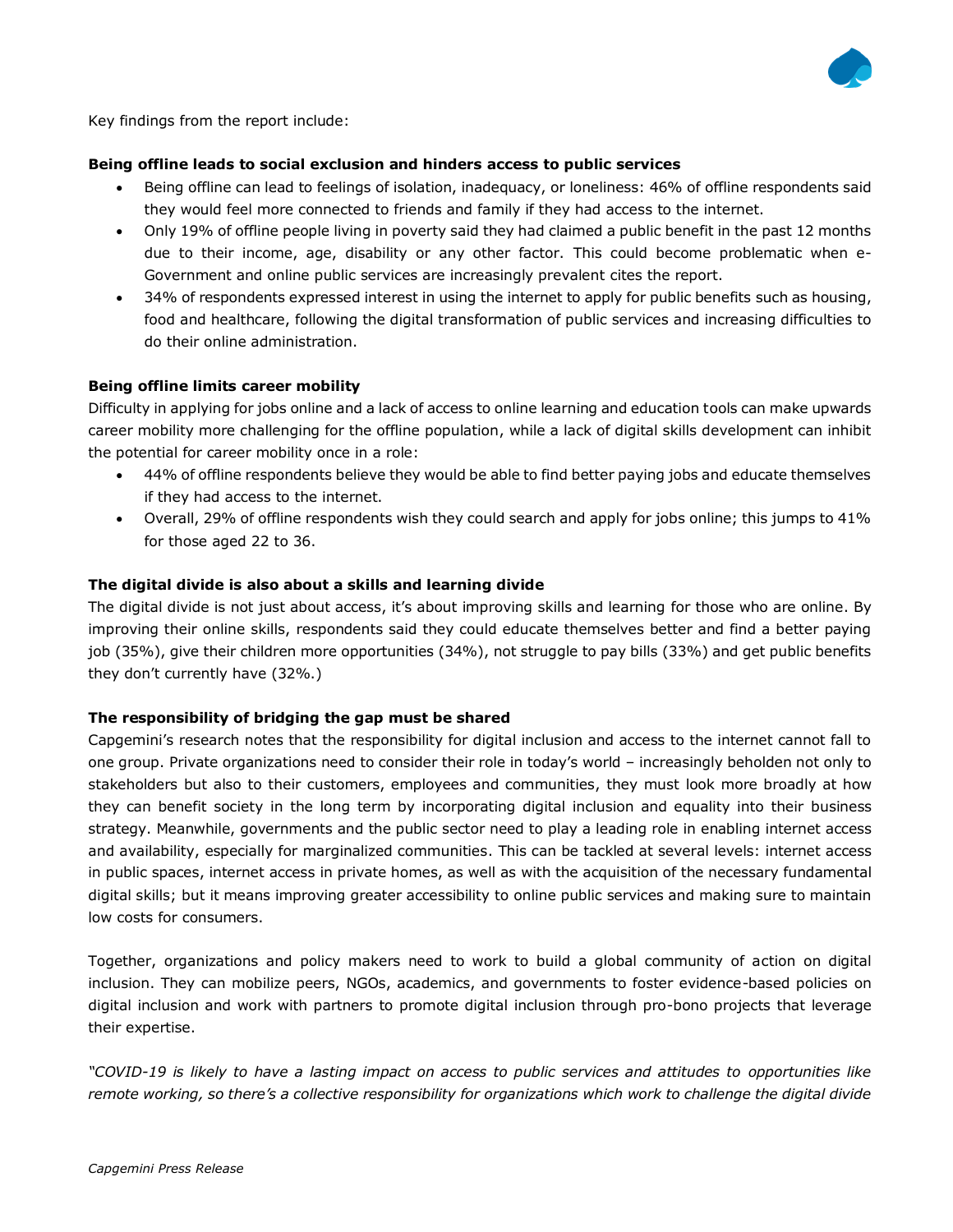

*do so in a way that it creates a long-term change, not just a quick fix,"* said Lucie Taurines, Global Head of Digital Inclusion at Capgemini. "In the wake of this pandemic, we expect to see a closing of the digital gap – for *example, elderly people who have previously not felt a need for digital access will quickly find themselves engaging with digital tools in place of face-to-face socializing and the provision of goods. However, this is reserved for those who can get access to the internet but have previously chosen not to. The impact will be felt among those who still can't use online services, whether through a prohibitively high cost or a lack of local provision. Here we'll see a polarizing effect, especially for those already living in or falling under the poverty line."*

As an organization, Capgemini is focused on four key areas to reduce the digital divide and lead digital inclusion:

- **Digital literacy:** providing meaningful support to empower the digitally excluded to have more autonomy in accessing public and private online services and unlock new opportunities
- **Digital academies:** enabling employment for disadvantaged populations and people away from the job market through digital skills training
- **Technology for positive futures:** bringing together technology, business, and society to solve key societal issues and deliver positive impact through cutting-edge technologies
- **Thought leadership:** working with think tanks and intellectual bodies and joining forces with clients, NGO partners, public bodies and academies to continue driving impact through Digital Inclusion initiatives

To find out more about Capgemini's global CSR program and the digital inclusion initiative, visit the [CSR page.](https://www.capgemini.com/our-company/our-corporate-social-responsibility-program/digital-inclusion/)

To read a full copy of the report, please click [here.](https://www.capgemini.com/research/the-great-digital-divide/?utm_source=pr&utm_medium=referral&utm_content=none_none_link_pressrelease_none&utm_campaign=other_cri_digital-divide)

# **Research Methodology**

For this research, the Capgemini Research Institute undertook a two-pronged approach to survey over 5,000 respondents across France, Germany, India, Sweden, the United Kingdom, and the United States. The research took place from December 2019 to February 2020.

- To understand the online population, the Institute conducted an online survey of 3,750 individuals with 56% living in poverty and 44% not in poverty
- To understand the offline population, the Institute conducted a telephone survey of 1,000 individuals not online and a face-to-face survey of 304 individuals not online. 69% percent of the offline population is living in poverty and 31% is not in poverty.

The Institute also conducted one-on-one interviews with 26 executives at 22 non-profit organizations, charities, and NGOs working in the digital inclusion space as well as private companies with digital inclusion initiatives in France, Germany, India, the United Kingdom, and the United States.

# **About Capgemini**

Capgemini is a global leader in consulting, digital transformation, technology and engineering services. The Group is at the forefront of innovation to address the entire breadth of clients' opportunities in the evolving world of cloud, digital and platforms. Building on its strong 50-year+ heritage and deep industry-specific expertise, Capgemini enables organizations to realize their business ambitions through an array of services from strategy to operations. Capgemini is driven by the conviction that the business value of technology comes from and through people. Today, it is a multicultural company of 270,000 team members in almost 50 countries. With Altran, the Group reported 2019 combined revenues of €17billion.